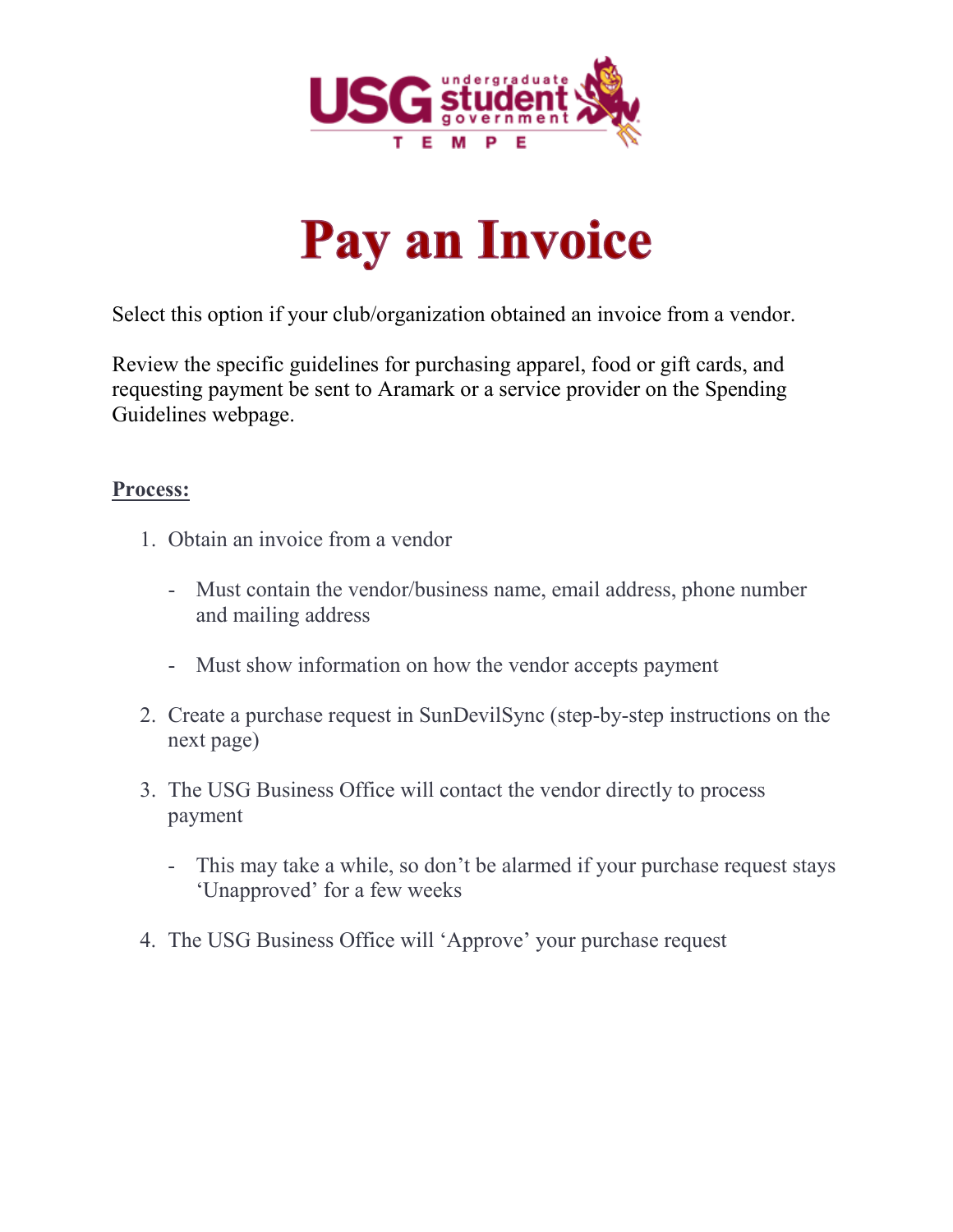# **SunDevilSync Create Purchase Request**

# **Populate from Budget**

This will be helpful when figuring out how much funds is left in each budget line.

## **Subject**

Include your organization's campus location (TEMPE) and what is being purchased.

If purchase is from an Event Budget, include the event date.

• Example: TEMPE – Splash Bash Event 01/31/2020 – FLYERS

#### **Description**

Include a brief description of what your purchase request is for

#### **Requested Amount**

Invoiced amount, must be within your approved budget

## **Categories**

Event Funding: if from your event funding budget

Club Operation Funding: if from your general funding budget

## **Account**

Your club account should be selected

<span id="page-1-0"></span>2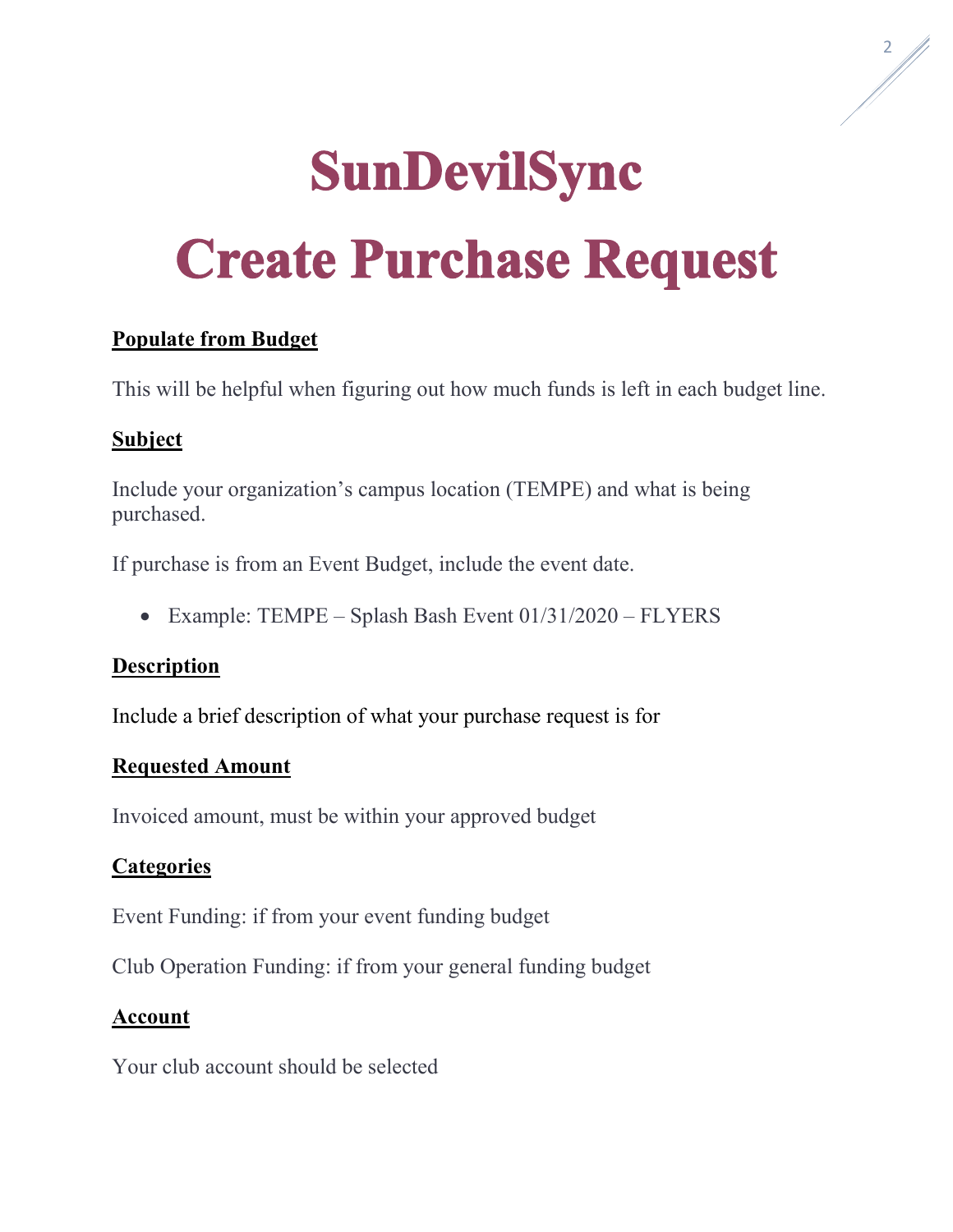## **Payee Information**

First Name will be the vendor name, Last Name can be blank

Include mailing address if available

# **Government**

Select USG TEMPE

# **Requestor Information**

This is the person who is submitting the purchase request

Must be a top three officer of your club shown on your SunDevilSync Profile

# **List of Items Purchased**

Include a list of all items purchased

## **Public Purpose**

View the ['How to Write a Public Purpose'](#page-1-0) Guide

This is very important. If not written well, we will ask you to rewrite it.

# **Request Type**

Select PAY AN INVOICE

# **Reimbursee Type**

Skip

## **Reimbursee Information**

Skip

# **Upload Invoice**

3